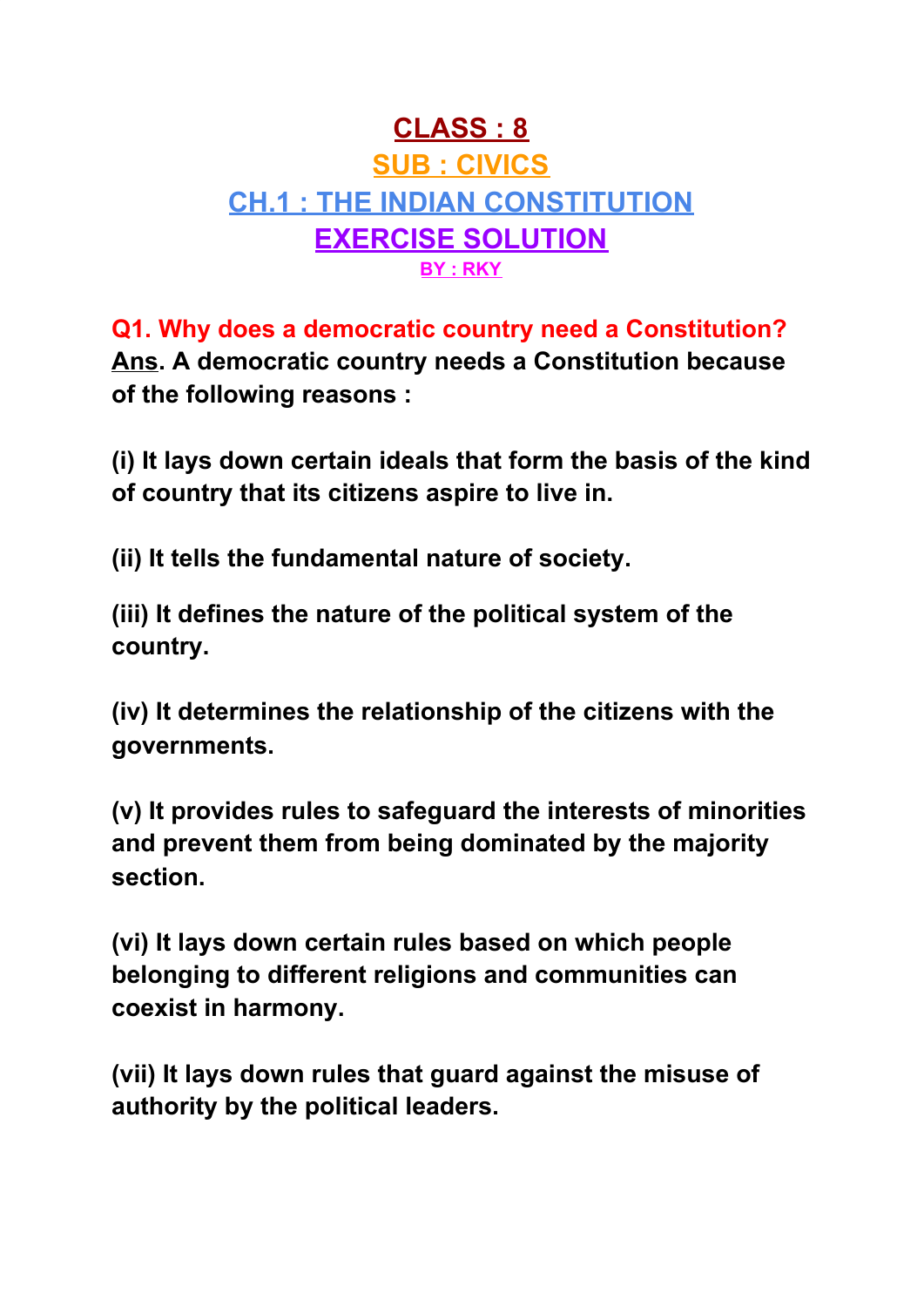**(viii) It also provides certain fundamental rights to its citizens and protects their freedom.**

**Q2. Look at the wordings of the two documents given below. The first column is from the 1990 Nepal Constitution. The second column is from the more recent Constitution of Nepal.**

| <b>1990 Constitution of Nepal</b>                                                                                                                               | <b>2015 Constitution of Nepal</b>                                                                                                                                                                   |
|-----------------------------------------------------------------------------------------------------------------------------------------------------------------|-----------------------------------------------------------------------------------------------------------------------------------------------------------------------------------------------------|
| <b>Part 7: Executive</b>                                                                                                                                        | <b>Part 7: Federal Executive</b>                                                                                                                                                                    |
| <b>Article 35: Executive Power:</b><br>The executive power of the<br><b>Kingdom of Nepal shall be</b><br>vested in his Majesty and<br>the Council of Ministers. | <b>Article 75: Executive</b><br><b>Power: The Executive</b><br><b>Power of Nepal shall,</b><br>pursuant to this<br><b>Constitution and law, be</b><br>vested in the Council of<br><b>Ministers.</b> |

**What is the difference in who exercises 'Executive Power' in the above two Constitutions of Nepal?**

**Ans. Article 35 of the 1990 Constitution of Nepal states that the whole powers to rule the country is vested in the king of the country and the ministers appointed under him.**

**On the other hand, article 75 of the 2015 Constitution of Nepal states that the rules and management of the country will be based on the laws mentioned in the Constitution of the country under the supervision of the council of ministers.**

**Q3. What would happen if there were no restrictions on the power of elected representatives?**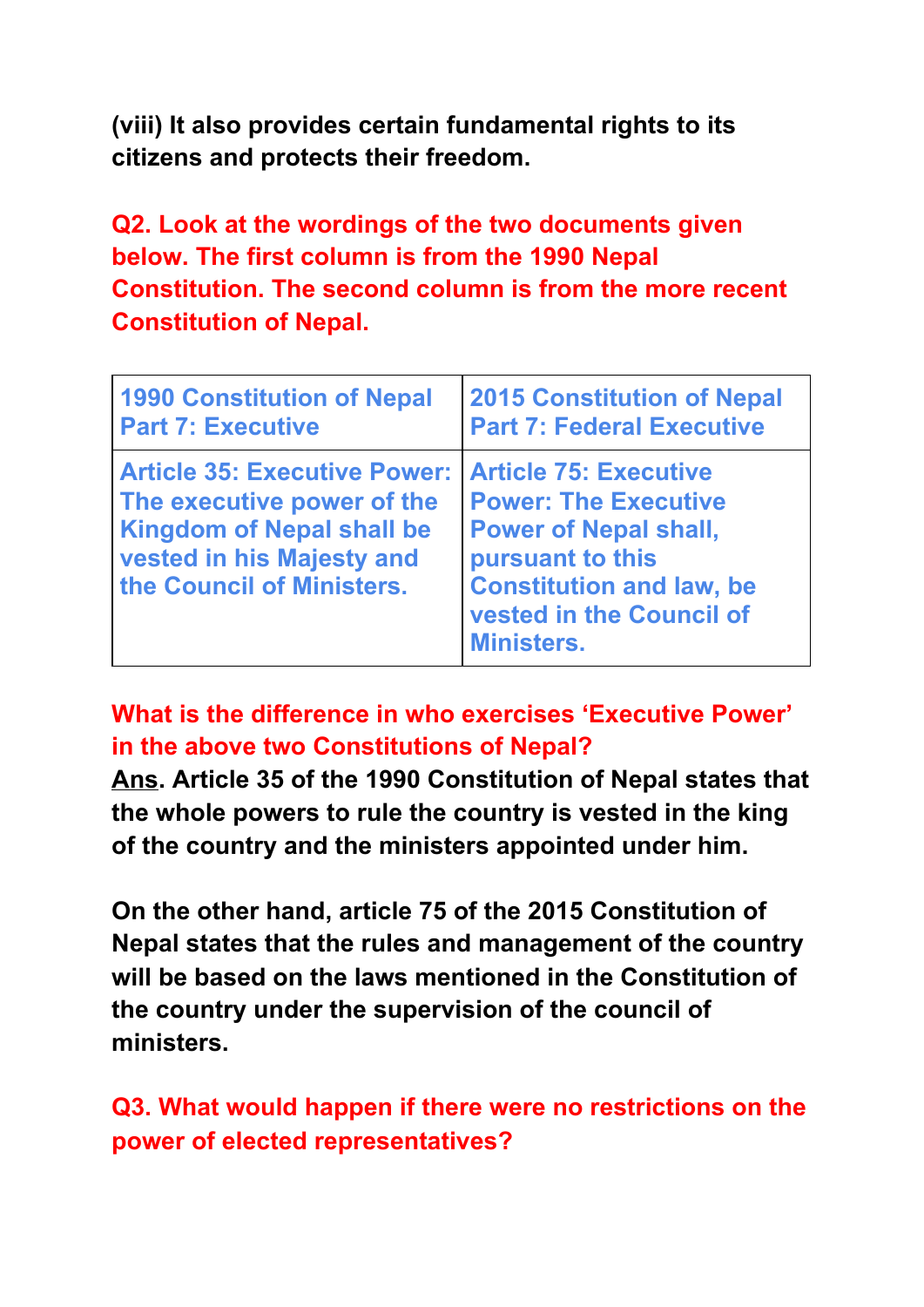**Ans. If there are no restrictions on the power of the elected representatives then the leaders might misuse their powers and authority. This would have resulted in gross injustice against the people of the country. Hence, the Indian constitution has provided measures to safeguard the country against such misuse of power by our political leaders.**

**Q4. In each of the following situations, identify the minority. Write one reason why you think it is important to respect the views of the minority in each of these situations.**

### **(a) In a school with 30 teachers, 20 of them are male.**

**Ans. Here, the 10 female teachers teaching in the school come under the minority category. It is important to respect the views of the minority so that they do not feel left out or underpowered by the majority. Moreover, no decision made keeping the majority's views in mind should cause any kind of discomfort to the female teachers.**

#### **(b) In a city, 5 percent of the population are Buddhists.**

**Ans. Here, the minority section is the Buddhist population in the city. Their views should be respected. Any decision taken for the interest of the majority should not hurt the religious feelings or beliefs of the Buddhist population.**

### **(c) In a factory mess for all employees, 80 percent are vegetarians.**

**Ans. Here, 20 percent non-vegetarians fall under the minority category. It is important that the food prepared in the factory mess must be prepared to fulfill the diet requirements of both vegetarians and non-vegetarians.**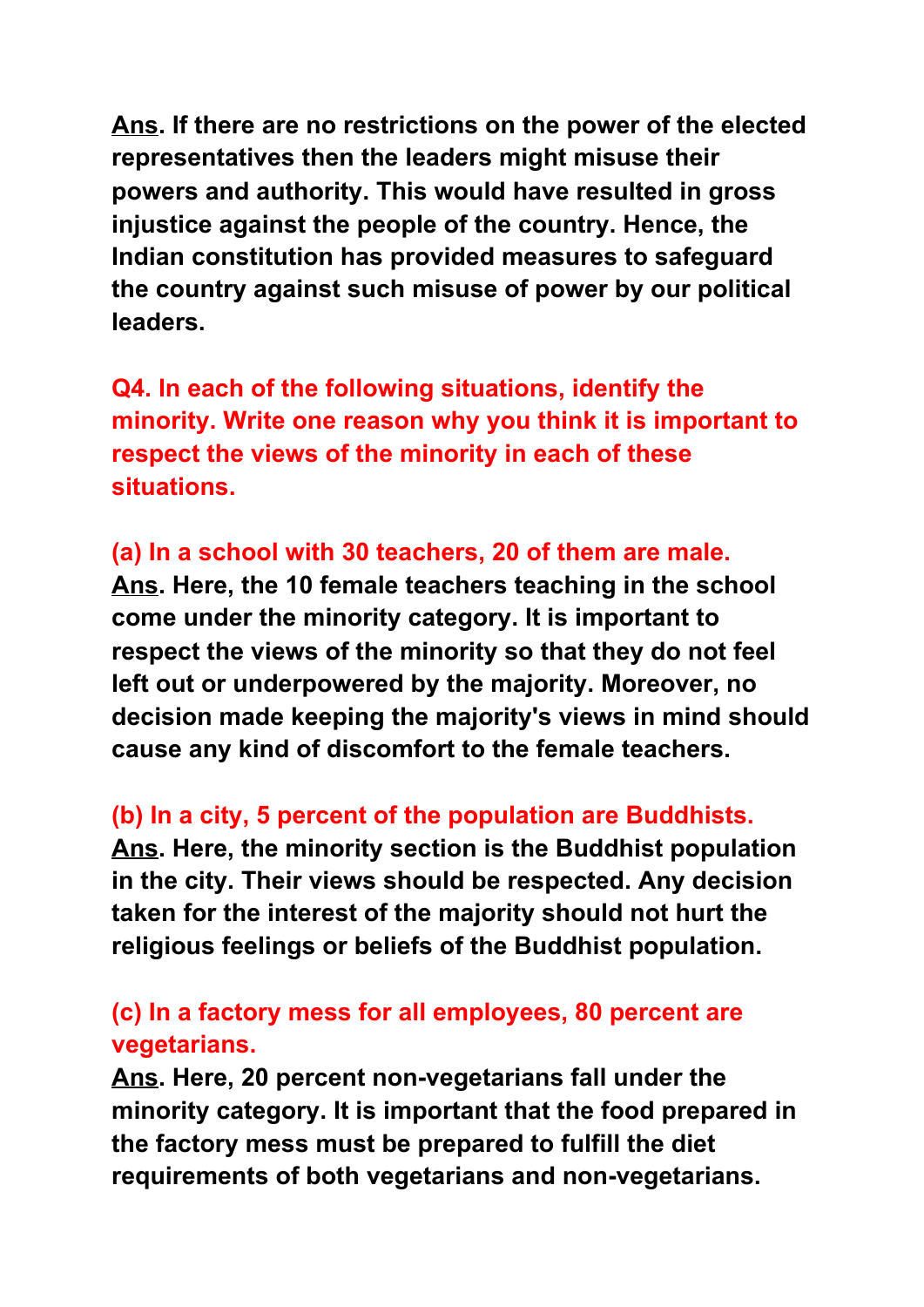## **(d) In a class of 50 students, 40 belong to more well-off families.**

**Ans. Here, the 10 students who do not belong to well-off families come under the minority category. It is important to respect their views and make sure that there is no kind of distinction or discrimination based on the financial backgrounds of students in the class. Various expenses required by the school should be adjusted in a way that the minority students do not feel left out or humiliated for not being able to pay the same.**

**Q5. The column on the left lists some of the key features of the Indian Constitution. In the other column write two sentences, in your own words, on why you think this feature is important:**

| <b>Key Features</b>                               | <b>Significance</b> |
|---------------------------------------------------|---------------------|
| <b>Federalism</b>                                 |                     |
| <b>Separation of Powers</b>                       |                     |
| <b>Fundamental Rights</b>                         |                     |
| <b>Parliamentary Form of</b><br><b>Government</b> |                     |

### **Ans.**

| <b>Key Features</b> | <b>Significance</b>                                                                 |
|---------------------|-------------------------------------------------------------------------------------|
| Federalism          | Federalism refers to the existence of<br>  more than one level of government in the |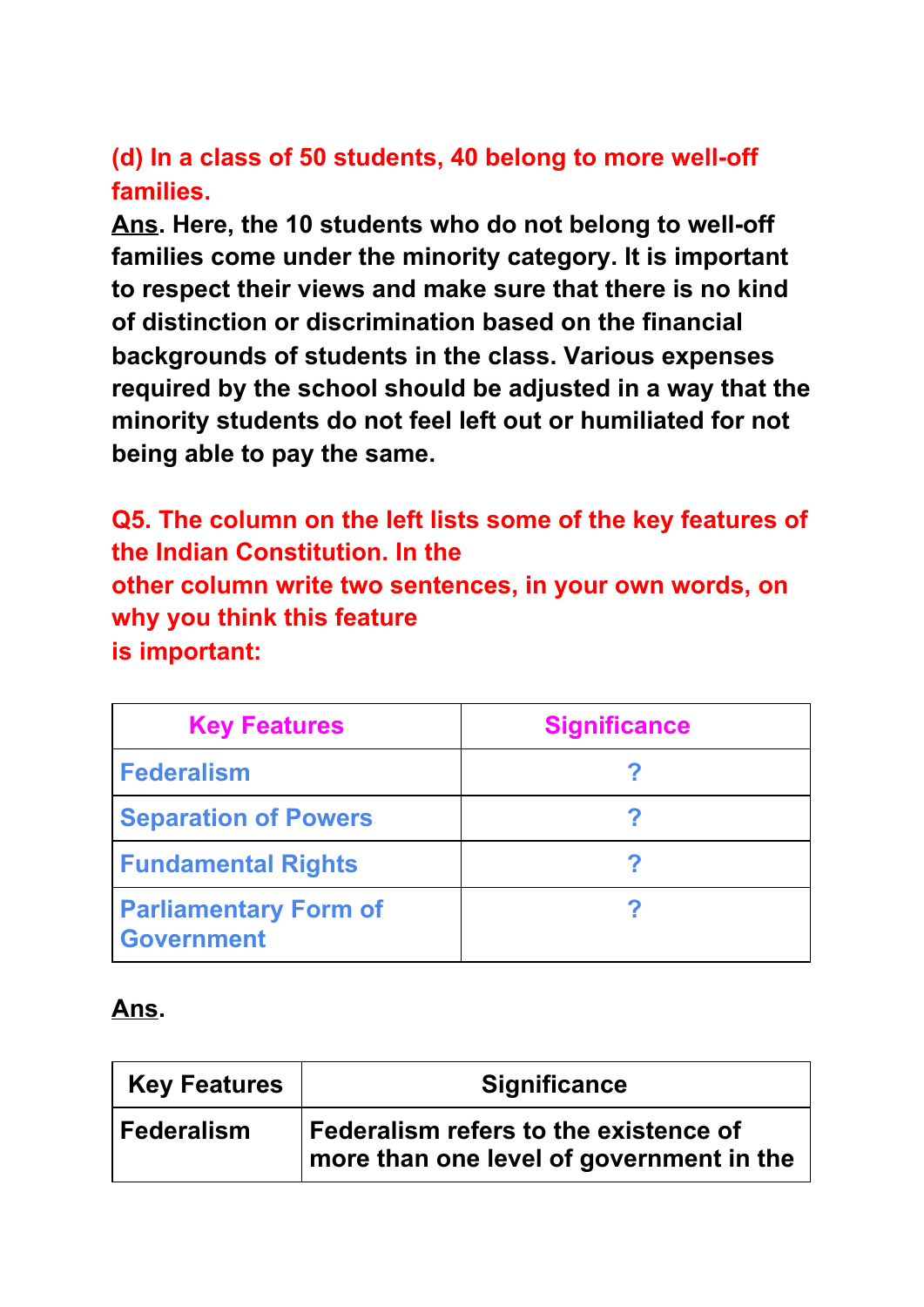|                                                      | country. It ensures national unity and at<br>the same time allows individual progress.                                                                                                                                                         |
|------------------------------------------------------|------------------------------------------------------------------------------------------------------------------------------------------------------------------------------------------------------------------------------------------------|
|                                                      | The three tier government in India that<br>includes the Panchayati Raj, the state<br>government and the Central Government,<br>is important because of diverse cultural<br>and religious composition of its citizens.                          |
| <b>Separation of</b><br><b>Powers</b>                | It is important as it ensures that the<br>tyrannical use of power is avoided since<br>the whole power is not vested in any<br>single authority.                                                                                                |
|                                                      | Secondly, the three organs of<br>governance: legislature, executive and<br>judiciary also work as a check on each<br>other, thereby maintaining a good<br>balance.                                                                             |
| <b>Fundamental</b><br><b>Rights</b>                  | The Fundamental Rights are a set of<br>rights that the Constitution offers to all<br>citizens of the country. These rights are<br>important to protect the citizens against<br>arbitrary and absolute use of power by<br>the State.            |
|                                                      | These rights give every citizen of the<br>country the right to be considered as an<br>equal irrespective of their caste, religion<br>or community so that everyone gets<br>equal educational opportunities to live<br>and grow in the country. |
| <b>Parliamentary</b><br>Form of<br><b>Government</b> | It upholds universal adult franchise. It is<br>the one where the citizens of the country<br>have the right to elect their<br>representatives.                                                                                                  |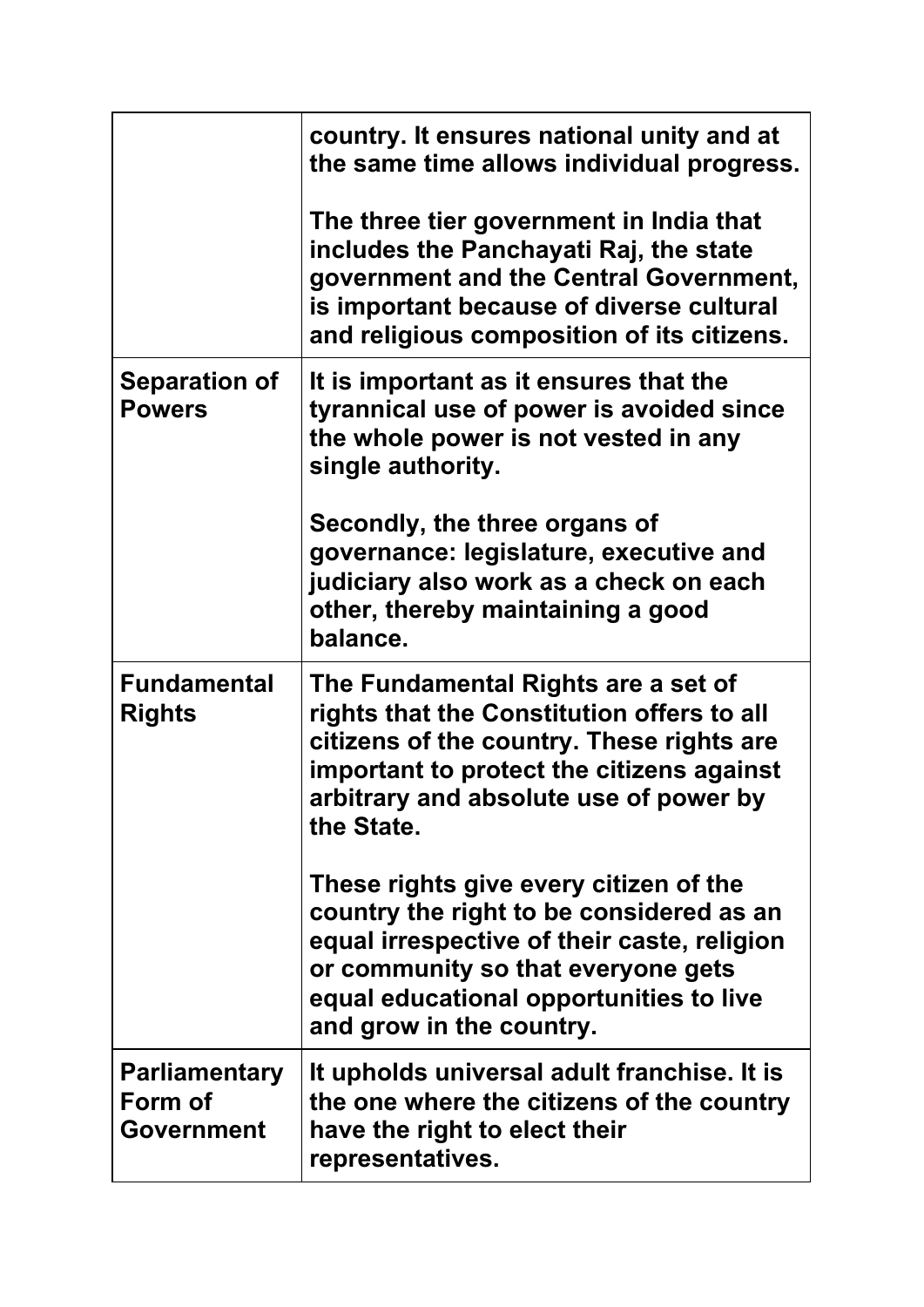| Any person, irrespective of his caste,                                              |
|-------------------------------------------------------------------------------------|
| colour, creed, religion, sex and income<br>can contest elections and is accountable |
| to the people who have elected him.                                                 |

**Q6. Write down the names of the Indian States, which share borders with the following neighbouring nations:**

**(a) Bangladesh**

- **(b) Bhutan**
- **(c) Nepal**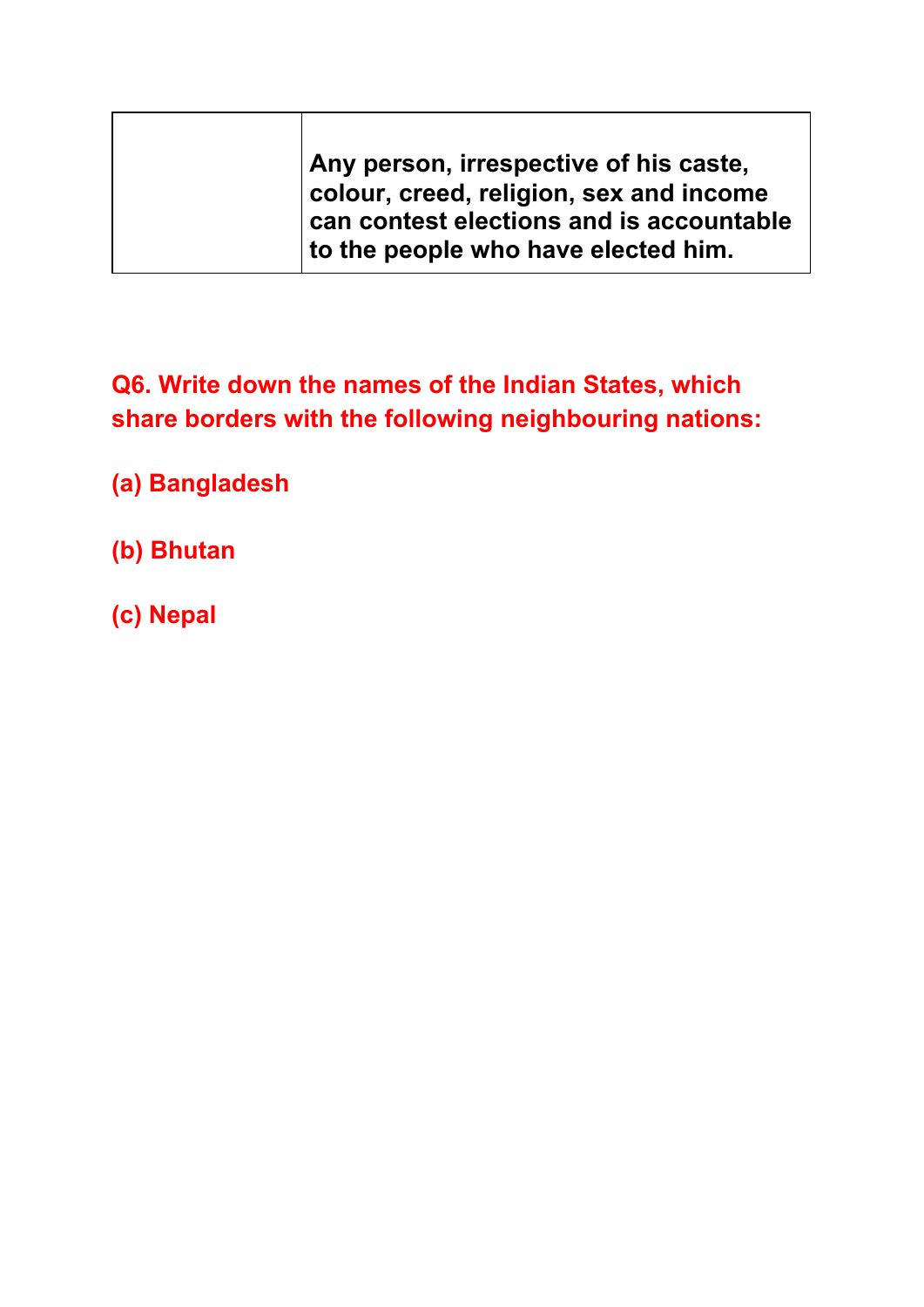

### **Ans.**

| <b>Nations</b> | <b>States which share borders</b>                   |
|----------------|-----------------------------------------------------|
| (a) Bangladesh | Meghalaya, Mizoram, Tripura, West<br>Bengal, Assam. |